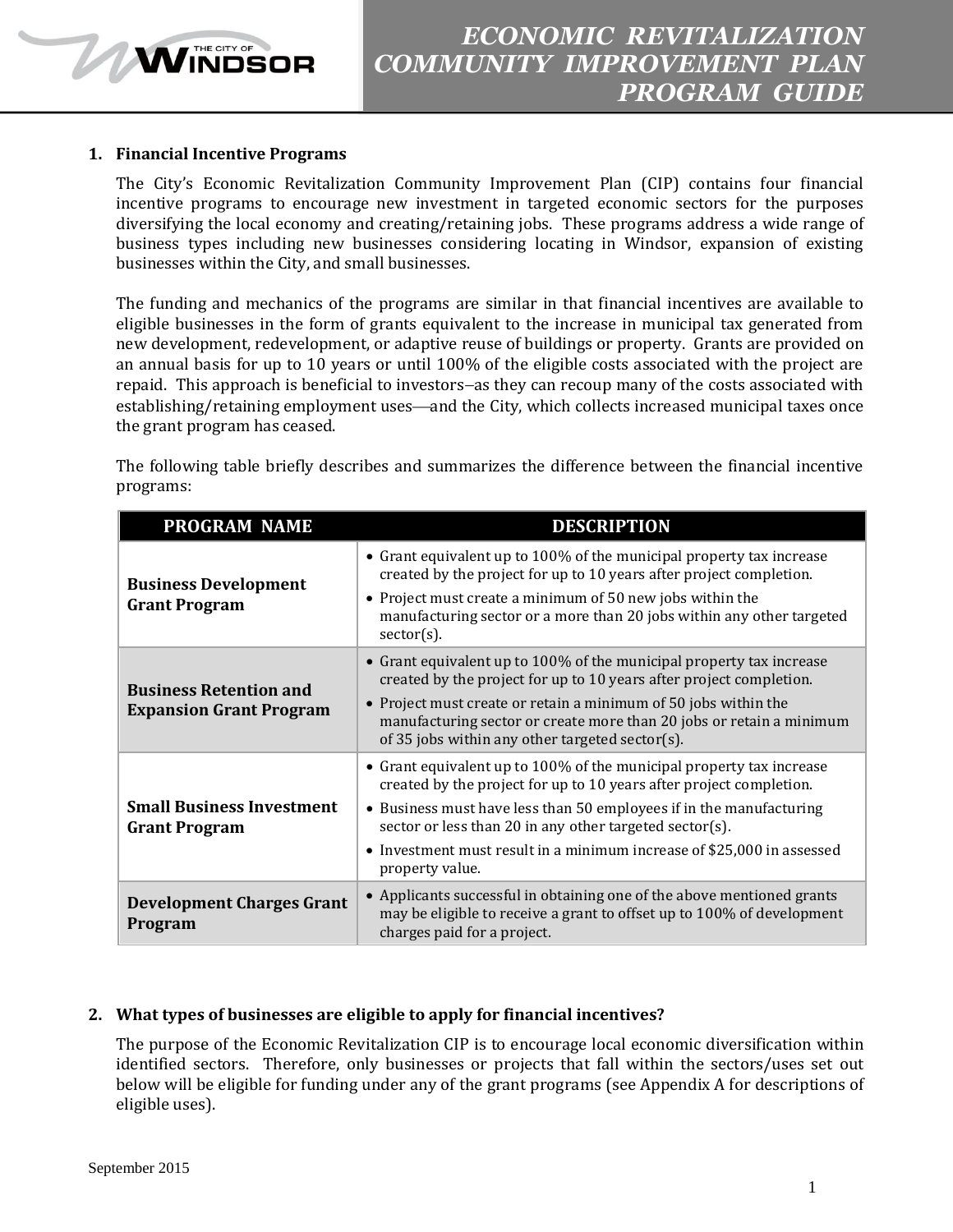

| <b>SECTOR</b>                                     |                                                                                               | <b>ELIGIBLE USES</b>                                                                 |
|---------------------------------------------------|-----------------------------------------------------------------------------------------------|--------------------------------------------------------------------------------------|
| <b>Professional Services</b>                      | • Business Incubator<br>• Computer Programming Services<br>• Computer Systems Design Services | • Industrial Design Services<br>• Research and Development<br>• Testing Laboratories |
| Renewable and<br><b>Alternative Energy</b>        | • Manufacturing<br>• Research and Development                                                 | • Cogeneration Facilities<br>• Renewable Energy Power Generation                     |
| <b>Creative Industries</b>                        | • Performing Arts Facilities<br>• Museums                                                     | • Computer Software Developer Digital<br>and Media Studios                           |
| <b>Health &amp; Life Sciences</b>                 | • Manufacturing<br>• Physician Recruitment                                                    | • Research and Development                                                           |
| <b>Management of Companies</b><br>and Enterprises | • Corporate Office                                                                            | $\bullet$ Head Office                                                                |
| <b>Manufacturing</b>                              | • All Manufacturing Uses                                                                      |                                                                                      |
| <b>Tourism</b>                                    | • Tourist Attraction                                                                          |                                                                                      |
| <b>Warehousing/Logistics</b>                      | • Warehouse                                                                                   |                                                                                      |

Development, redevelopment or adaptive reuse of a building or property for a use that does not fall within any of the targeted sectors listed above, but is considered a 'Catalyst Project' (i.e. it results in the creation and/or retention of a significant number of indirect jobs in one or more of the targeted sectors) may be eligible to participate in the Business Development or Business Retention and Expansion Grant Program. Specifically, to qualify as a catalyst project, applicants must ensure:

- a minimum investment (i.e. eligible costs) that totals at least \$250,000;
- the creation of 15 new permanent jobs as part of the development, redevelopment or adaptive reuse of a building or property, not including construction jobs; and
- the creation and/or retention of a 50 indirect jobs in one or more of the targeted sectors.

# **3. Who can apply?**

Registered owners and assessed owners or tenants of lands and buildings within the City of Windsor who propose an eligible project may apply by filling out an application form and submitting all required information. A person or organization whom has been assigned the right to receive a grant may also make application. Pre-consultation with City staff is required prior to submitting an application.

# **4. Is there a fee to apply?**

No.

# **5. How do I apply?**

- a) Arrange a pre-application meeting with City staff in order to determine program eligibility, required application information and material, and timelines for Council approval.
- b) Complete and submit an application form. Ensure that all required signatures have been provided and that the application is accompanied by all required documentation.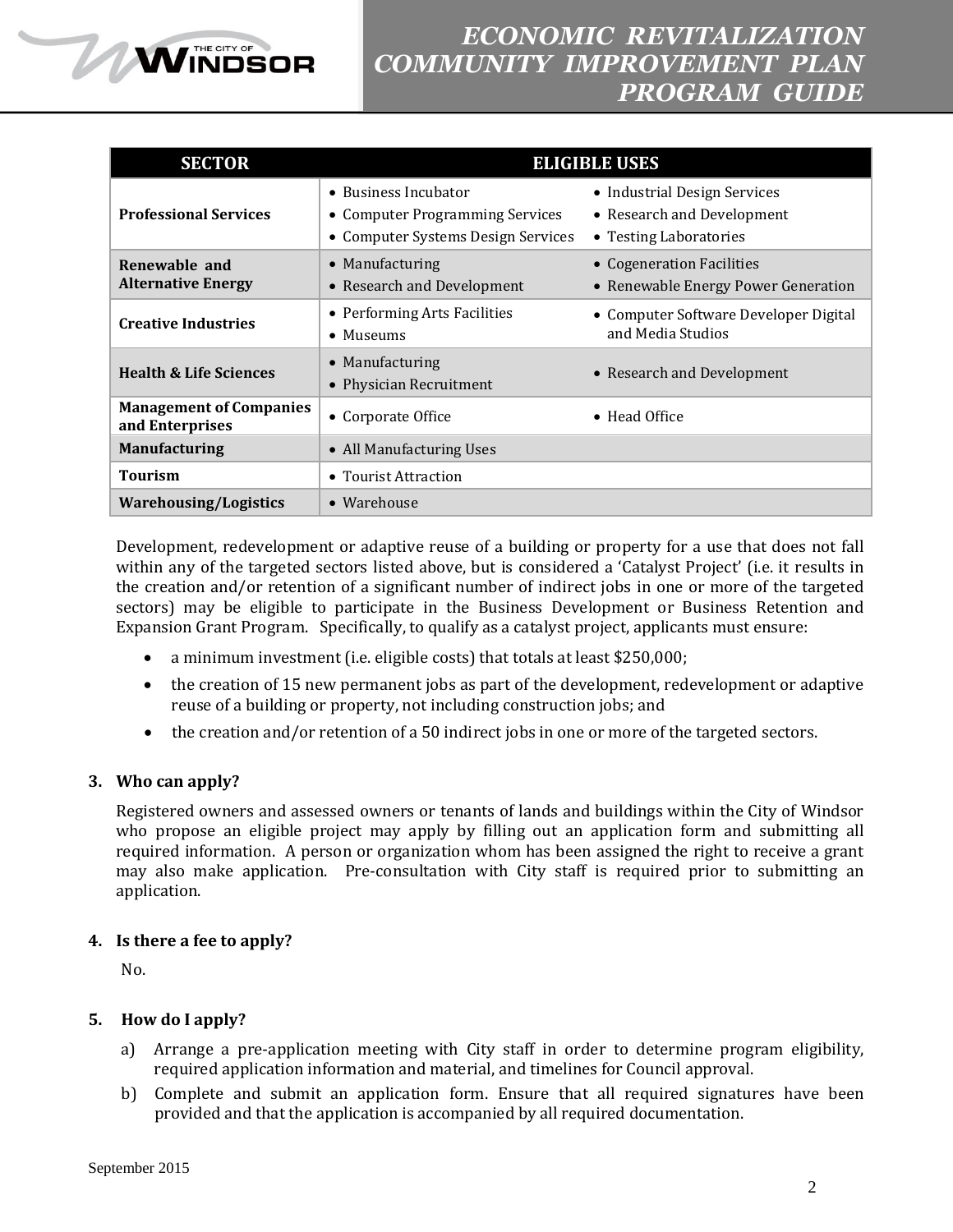## **6. What costs are eligible for a grant under the grant programs?**

"Eligible costs" for the Business Development, Business Retention and Expansion, and Small Business Investment Grant Programs include the costs of:

- a) New building construction;
- b) Building Rehabilitation and Retrofit Works;
- c) Building demolition;

**WINDSOR** 

- d) Costs associated with meeting Leadership in Energy and Environmental Design (LEED) standards, specifically:
	- i. base plan review by a certified LEED consultant;
	- ii. preparing new working drawings to the LEED standard;
	- iii. submitting and administering the constructed element testing and certification used to determine the LEED designation; and
	- iv. increase in material/construction cost of LEED components over standard building code requirements;
- e) Development application fees, building permit fees, and studies or reports related to eligible applications (i.e. application for Official Plan Amendment, Zoning By-law Amendment, Minor Variance or Permission, Consent, Site Plan Approval/Amendment/Modification/Termination, Plan of Subdivision / Condominium, Condominium Conversion, Part Lot Control Exemption, Removal of the "H" Holding Symbol, Demolition Permit, and Building Permit);
- f) Upgrading on-site infrastructure including water services, sanitary sewers and stormwater management facilities; and
- g) Constructing/upgrading off-site infrastructure including roads, water services, sanitary sewers, stormwater management facilities, electrical/gas utilities, where this is required to permit remediation, rehabilitation and/or adaptive reuse of property that is subject of the application.

#### **7. How do the grant programs work?**

If approved to participate in one of the grant programs will commence once the project is complete, the property has been reassessed by the Municipal Property Assessment Corporation (MPAC), and the difference between the pre and post development municipal taxes is established. Participants pay their full taxes annually as per usual and the City subsequently provides an annual grant—equivalent to the increase City property taxes that results from the project—for up to 10 years as shown in the example below. Grant payments may cease prior to the typical 10 year limit where the total grant payments equal the total eligible program costs as noted above**.** In no case will the total amount of grants provided for an eligible property exceed the total eligible costs.

#### Example Grant Calculation (figures are hypothetical)

The below table illustrates the hypothetical calculation of a CIP grant for the location of a new business within an existing commercial facility. The first year of the grant program begins once alterations/renovations/construction is complete and the property value has been reassessed by the MPAC. As shown in the fourth column, the grant (equal to the increase in municipal taxes generated by the development) is issued annually for up to 10 years or until 100% of the eligible costs are repaid.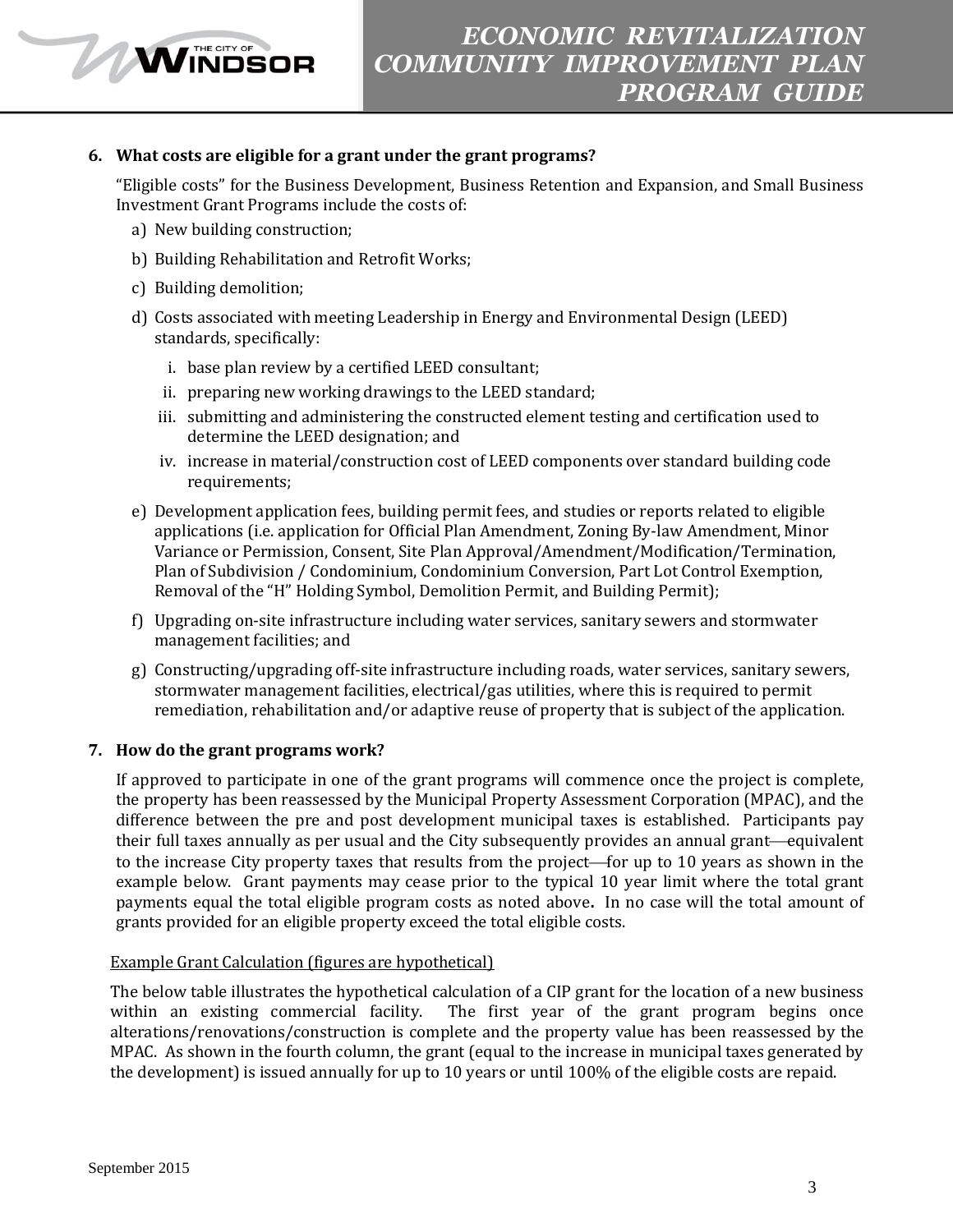# *ECONOMIC REVITALIZATION COMMUNITY IMPROVEMENT PLAN PROGRAM GUIDE*

| <b>Year of</b><br>Grant  | <b>Pre Development</b><br><b>Municipal Taxes</b> | <b>Post Development</b><br><b>Municipal Taxes</b> | <b>Grant Value</b> |
|--------------------------|--------------------------------------------------|---------------------------------------------------|--------------------|
|                          | \$241,352                                        | \$365,122                                         | \$123,770          |
| 2                        | \$241,352                                        | \$365,122                                         | \$123,770          |
| 3                        | \$241,352                                        | \$365,122                                         | \$123,770          |
| 4                        | \$241,352                                        | \$365,122                                         | \$123,770          |
| 5                        | \$241,352                                        | \$365,122                                         | \$123,770          |
| 6                        | \$241,352                                        | \$365,122                                         | \$123,770          |
| 7                        | \$241,352                                        | \$365,122                                         | \$123,770          |
| 8                        | \$241,352                                        | \$365,122                                         | \$123,770          |
| 9                        | \$241,352                                        | \$365,122                                         | \$123,770          |
| 10                       | \$241,352                                        | \$365,122                                         | \$123,770          |
| <b>Total Grant Value</b> |                                                  |                                                   | \$1,237,700        |

**Assumptions:** The above example is based on the following hypothetical assumptions:

- Municipal Commercial tax rate =  $0.03094258$
- Pre-development property assessment = \$7,800,000
- Pre-development annual City taxes levy =  $$241,352$
- Investment (eligible project costs) =  $$4,000,000$
- Post-development property tax assessment = \$11,800,000
- Post-development City taxes = \$365,122
- Tax increment/Grant Value (i.e. difference between pre and post development municipal tax levy) =  $$123,770$

#### **8. What conditions must be met to be eligible for the grant programs?**

The following conditions apply to all grant programs:

**MINDSOR** 

- a) Prior to making an application for financial incentives, pre-consultation with City staff is required.
- b) Applicants are required to submit a complete application to the City describing (in detail) the development, redevelopment or adaptive reuse that is planned. This may include reports, conceptual site plans, business plans, estimates, contracts and other details as may be required to satisfy the City with respect to conformity of the project with the CIP. Application requirements will be clearly articulated at or following a pre-consultation meeting with City staff.
- c) Applications must be approved by City Council prior to commencement of any eligible works being undertaken (i.e. costs incurred prior to Council's approval may not be eligible for inclusion in the grant program).
- d) Proposals must demonstrate to the satisfaction of the City (i.e. by business plan or other means), that a financial assistance is necessary in order for the development to be economically viable and that it will provide a measurable public benefit.
- e) Grants are only available for uses that are readily identifiable with one of the targeted sectors/uses listed in Section 2. Catalyst projects that meet the criteria set out within the CIP may also be eligible.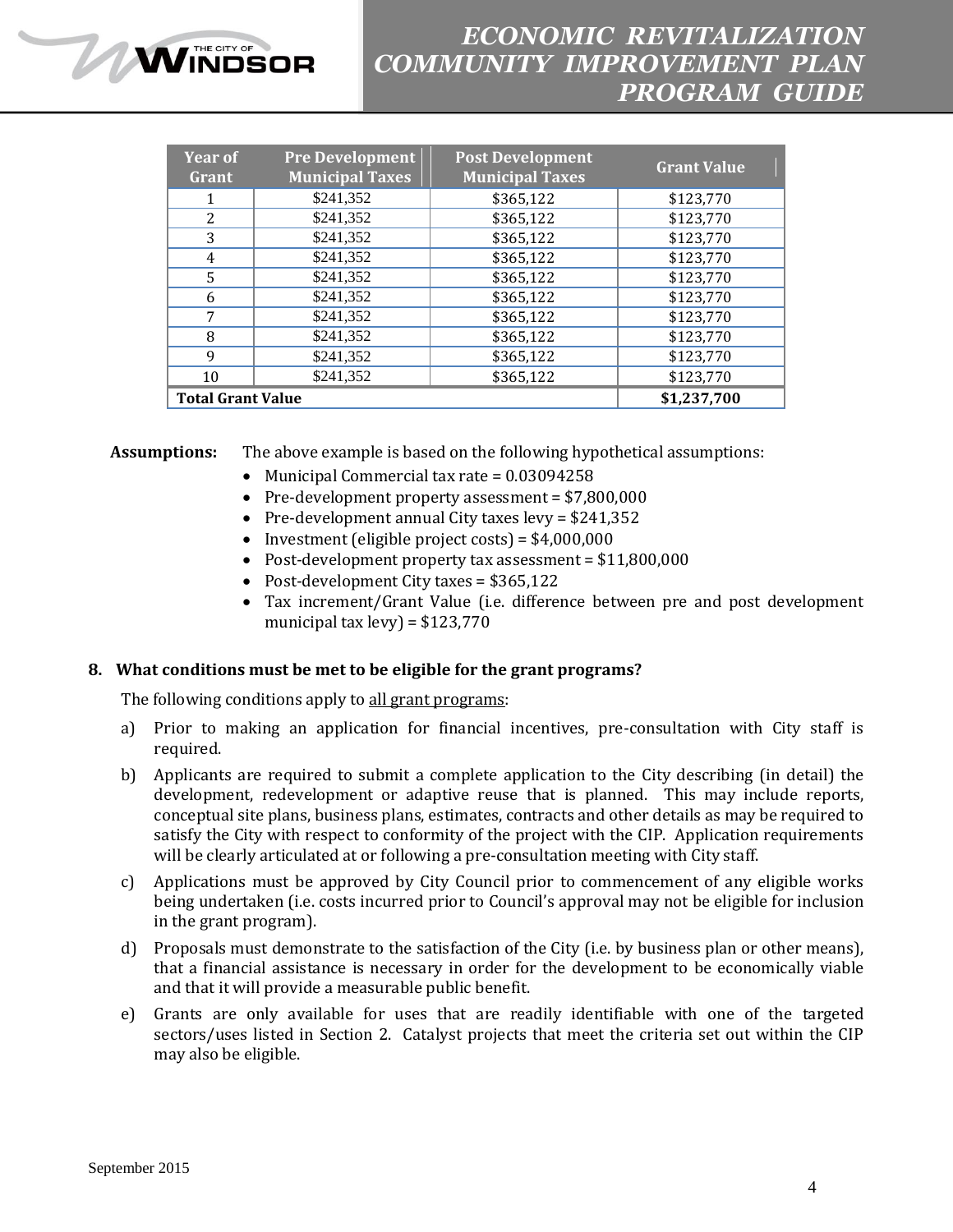

- f) If any of the eligible works under a particular grant program is not completed as approved, if a building erected on a property participating in a grant program is demolished before the program ceases, or if a property owner fails to meet any of the program requirements and/or terms and conditions of the legal agreement the grant may be delayed, reduced, cancelled or repayment of the grant may be required by the City.
- g) Property taxes must be in good standing at the time of application and throughout the entire length of the grant period.
- h) All work approved under the incentive programs and associated improvements to buildings and/or land must conform to all Provincial laws, municipal by-laws, policies, procedures, standards and guidelines, including applicable Official Plan and Zoning By-law requirements.
- i) Applicants approved for the programs contained in the CIP will be required to complete the approved works within timeframes agreed to by the City.
- j) Any outstanding work orders and/or other charges from the City (including tax arrears) against the subject property must be addressed to the satisfaction of the City prior to the grant or loan being paid, or be addressed as part of the proposed work.
- k) If the applicant is in default of any of the general or program specific requirements, or any other requirements of the City, the City may delay, reduce, cancel, and/or require repayment of the approved grant.
- l) All property owners participating in this program will be required to enter into a written agreement with the City, which will specify the terms and conditions of the grant.
- m) Where City owned land is purchased for purposes set out in the CIP the purchaser must enter into a written agreement with the City stating that they will keep and maintain the land, building and the use in conformity with the Community Improvement Plan.

Condition applicable to the Business Development Grant Program:

n) Development, redevelopment or adaptive reuse of buildings or land must result in a minimum of **50 new jobs** for the manufacturing sector, or **more than 20 workers** in the remaining targeted sectors.

Condition applicable to the Business Retention and Expansion Grant Program:

Development, redevelopment or adaptive reuse of buildings or land must result in a minimum of **50 new or retained jobs** for the manufacturing sector, or **more than 20 new jobs or 35 retained jobs** in the remaining targeted sectors.

Condition applicable to the Small Business Investment Program:

p) Development, redevelopment or adaptive reuse of buildings or land must result in a **minimum increase of \$25,000 in assessed property value** after eligible work is complete and the property is reassessed by MPAC.

Condition applicable to the Development Charges Grant Program:

- q) Applicants must have Council approval to participate in the Business Development, Business Retention and Expansion, or Small Business Investment Grant Programs to be eligible for the Development Charges Grant Program.
- r) Applicant must be proposing a use that is subject to Development Charges in accordance with By-law 70-2010.

WINDSOR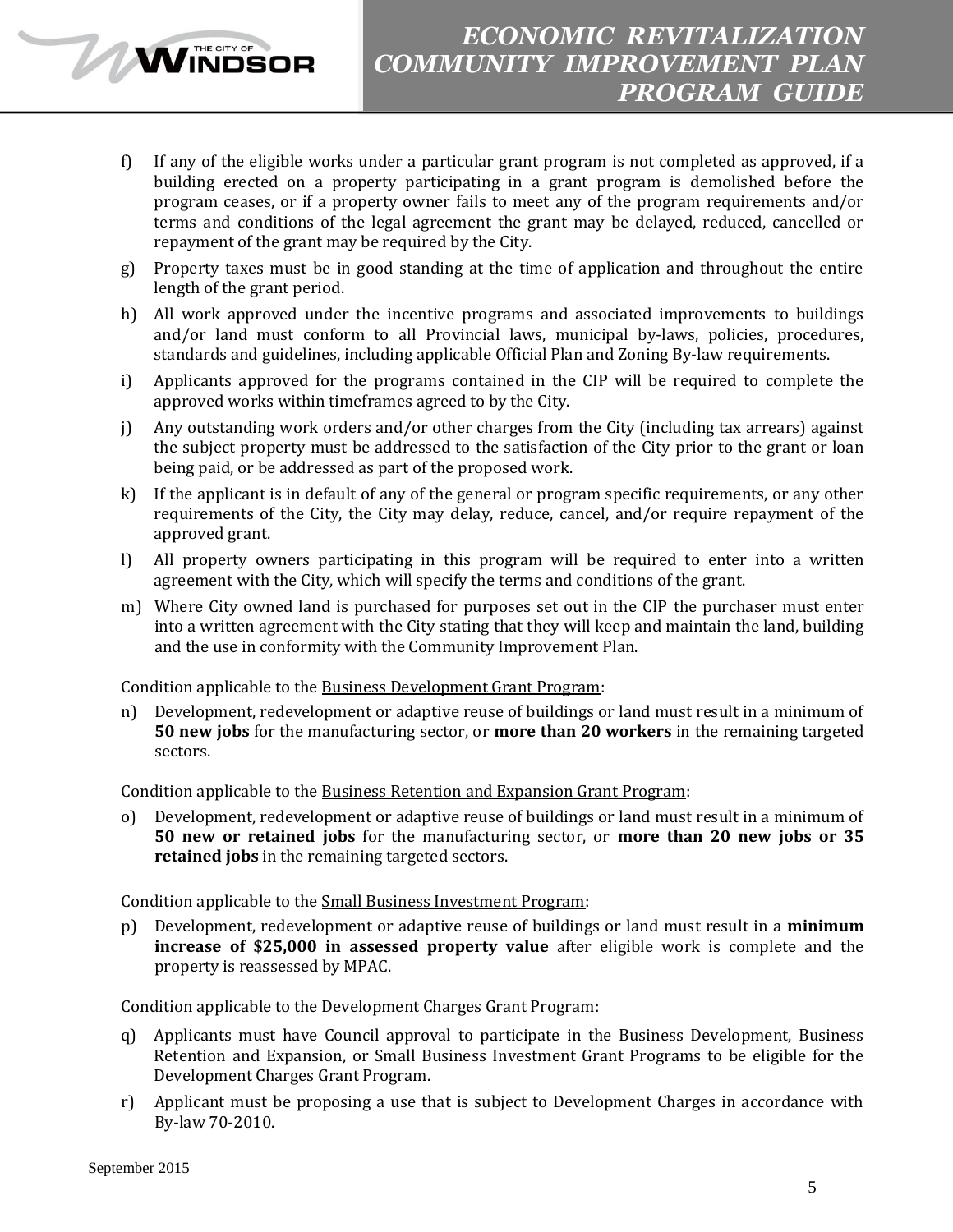## **9. Can the grants be retained by the property owner if the property is sold after the property is remediated and rehabilitated?**

Grants can be assigned by the property owner to the new property owner at the time of the sale or transfer, or the grant can be retained by the property owner, subject to approval of the City.

### **10. What happens next?**

WINDSOR

- a) Applications and supporting documentation are reviewed by staff to determine eligibility and costs eligible for the applicable grant program.
- b) Staff may request clarification or additional supporting documentation.
- c) Staff may perform site visit(s) and inspection(s) of the property (if necessary).
- d) An estimate of the post-project assessed value is calculated by the City based on information provided by the applicant, or the applicant, which will be used to used to calculate the estimated:
	- post-project municipal property taxes;
	- annual grant;
	- duration of the grant period; and
	- total value of grant payments.
- e) Where City staff recommend approval of an application to Council, a recommendation report and legal agreement will be prepared by City staff. Both of these documents are subject to the *Freedom of Information and Protection of Privacy Act*.
- f) The recommendation report is then forwarded to City Council for approval. Applicants are notified of Council's decision in writing.
- g) Eligible works may commence immediately following Council's approval.
- h) If Council approves the application, the grant agreement must be finalized and signed prior to the commencement of the grant program.
- i) If approved to participate in the Development Charges Grant Program, a grant for up to 100% of the Development Charges paid to the applicant once construction is complete and a final inspection is performed by the City's Building Department.
- j) Each year, once the property owner has paid property taxes in full for that year, the City will issue a grant payment to the applicant or assignee equivalent to the increase in City property taxes. These grant payments will be issued for up to 10 years or up to the time when total grant payments equal total eligible program costs, whichever comes first.

### *For further information on this program, please contact Greg Atkinson within the Planning Department by phone at 519-255-6543 extension 6582 or via e-mail at gatkinson@citywindsor.ca*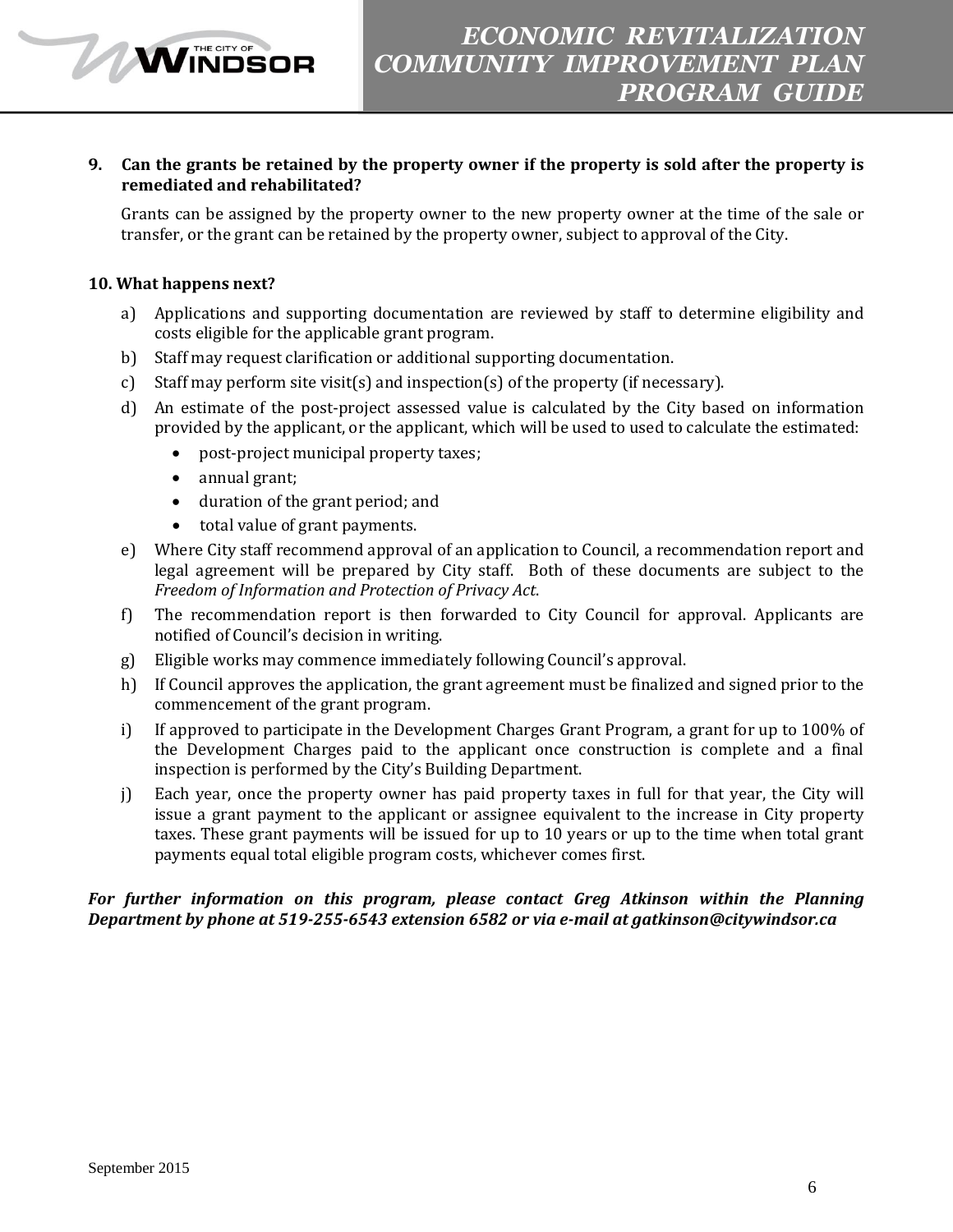

# *ECONOMIC REVITALIZATION COMMUNITY IMPROVEMENT PLAN PROGRAM GUIDE: Appendix A*

| <b>TARGETED</b><br><b>SECTOR</b>              | <b>ELIGIBLE USE</b>                          | <b>DESCRIPTION</b>                                                                                                                                                                                                                                                                                                                                                                                                                                                                                                                                                                                                                                                                                                                                                                                                                                                                     |  |
|-----------------------------------------------|----------------------------------------------|----------------------------------------------------------------------------------------------------------------------------------------------------------------------------------------------------------------------------------------------------------------------------------------------------------------------------------------------------------------------------------------------------------------------------------------------------------------------------------------------------------------------------------------------------------------------------------------------------------------------------------------------------------------------------------------------------------------------------------------------------------------------------------------------------------------------------------------------------------------------------------------|--|
|                                               | Computer Software<br>$\bullet$<br>Developer  | Companies that design, write, modify and test computer software for the mass market.                                                                                                                                                                                                                                                                                                                                                                                                                                                                                                                                                                                                                                                                                                                                                                                                   |  |
|                                               | Digital and Media Studios                    | Companies that supply professional broadcast, production, multi-media and telecommunications solutions.                                                                                                                                                                                                                                                                                                                                                                                                                                                                                                                                                                                                                                                                                                                                                                                |  |
| Creative                                      | Museums<br>$\bullet$                         | Companies that preserve and exhibit objects of historical, cultural, and/or educational value.                                                                                                                                                                                                                                                                                                                                                                                                                                                                                                                                                                                                                                                                                                                                                                                         |  |
| Industries                                    | <b>Performing Arts Facilities</b>            | A building, room, or outdoor structure for the presentation of plays, music, films, or other dramatic performances<br>before a live audience. Also includes companies primarily engaged in organizing, promoting, and/or managing live<br>performing arts productions and similar events held in facilities that they own, manage and/or operate. This does<br>not include bars, taverns, nightclubs, or drinking places primarily engaged in preparing and serving alcoholic<br>beverages for immediate consumption                                                                                                                                                                                                                                                                                                                                                                   |  |
|                                               | Manufacturing<br>$\bullet$                   | Companies that manufacture goods related to the health sector.                                                                                                                                                                                                                                                                                                                                                                                                                                                                                                                                                                                                                                                                                                                                                                                                                         |  |
| Health & Life<br>Sciences                     | <b>Research and Development</b><br>$\bullet$ | Companies, institutions and/or a part of a company that that exclusively provides research and development<br>services for companies engaged in the manufacturing of goods related to the health sector.                                                                                                                                                                                                                                                                                                                                                                                                                                                                                                                                                                                                                                                                               |  |
|                                               | Physician Recruitment<br>$\bullet$           | Companies which demonstrate active physician recruitment within the City of Windsor and have a relationship (or<br>relationships) with a post-graduate medical school.                                                                                                                                                                                                                                                                                                                                                                                                                                                                                                                                                                                                                                                                                                                 |  |
| Management of<br>Companies and<br>Enterprises | Corporate Office<br>$\bullet$                | A facility or building that is the permanent working location of senior level management employees primarily<br>engaged in administering, overseeing, and managing other establishments of the company or enterprise. These<br>establishments normally undertake the strategic or organizational planning and decision making role of the<br>company or enterprise.                                                                                                                                                                                                                                                                                                                                                                                                                                                                                                                    |  |
|                                               | Canadian Head Office                         | A facility or building that is the permanent working location of the company's executives and senior level<br>management that are primarily engaged in providing general management and/or administering, overseeing, and<br>managing other establishments of the company or enterprise. A head office is only recognized as a production unit<br>if it is located in a separate physical location than the rest of the company or enterprise.                                                                                                                                                                                                                                                                                                                                                                                                                                         |  |
|                                               | Manufacturing<br>$\bullet$                   | Companies engaged in the fabricating, processing, assembling, packaging, producing or making goods or<br>commodities, including ancillary repair, storage, wholesaling or office uses.                                                                                                                                                                                                                                                                                                                                                                                                                                                                                                                                                                                                                                                                                                 |  |
| Manufacturing                                 | <b>Aerospace Manufacturing</b><br>$\bullet$  | Companies primarily engaged in manufacturing aircraft, missiles, space vehicles and their engines, propulsion units,<br>auxiliary equipment, and parts thereof.                                                                                                                                                                                                                                                                                                                                                                                                                                                                                                                                                                                                                                                                                                                        |  |
|                                               | Automobile Manufacturing<br>$\bullet$        | Companies engaged in manufacturing cars, trucks, vehicle components and parts.                                                                                                                                                                                                                                                                                                                                                                                                                                                                                                                                                                                                                                                                                                                                                                                                         |  |
| Professional<br>Services                      | <b>Business Incubator</b><br>$\bullet$       | Business Incubator: is a facility or building that provides a flexible, affordable working space in combination with an<br>array of business support resources and services intended to accelerate the successful launch and early<br>development of start-up companies. A Business Incubator must demonstrate to the satisfaction of the Municipality<br>that its business model and services provided focus on one or more of the following:<br>Creating jobs and wealth;<br>$\bullet$<br>Fostering Windsor's entrepreneurial climate;<br>$\bullet$<br>Technology transfer and commercialization;<br>$\bullet$<br>Building or accelerating growth of local industry clusters;<br>$\bullet$<br>Business creation and retention;<br>$\bullet$<br>Encouraging women or minority entrepreneurship;<br>$\bullet$<br>Identifying potential spin-in or spin-out business opportunities; and |  |